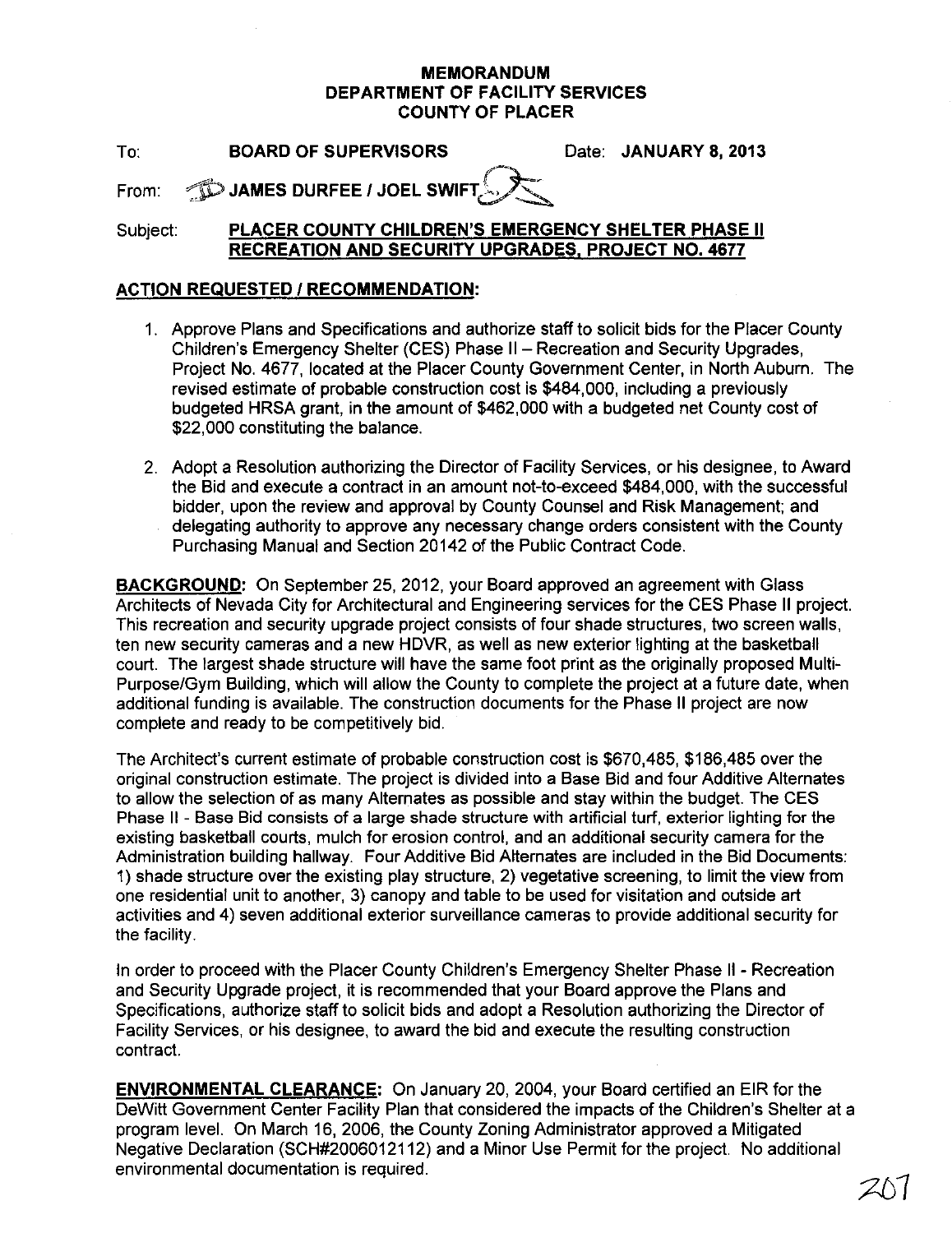**FISCAL IMPACT:** The estimated total project cost for the Placer County Children's Emergency Shelter Phase **II** Recreation and Security Upgrade project is \$787,489, including \$484,000 for construction and construction contingency, and \$303,489 for design, project management, bidding, permit fees and contract administration, \$520,926 will be reimbursed by the HRSA Grant. The budgeted net County cost is \$266,563. There are sufficient funds appropriated in the Capital Projects Fund project account for this project.

AVAILABLE FOR REVIEW AT THE DEPARTMENT OF FACILITY SERVICES: BID DOCUMENTS

JD:JS:RU:DH:HKB:SH

CC: COUNTY EXECUTIVE OFFICE T:VFAC\BSMEMO2013\4677 CES PH II\_PS\_R2\_A.DOCX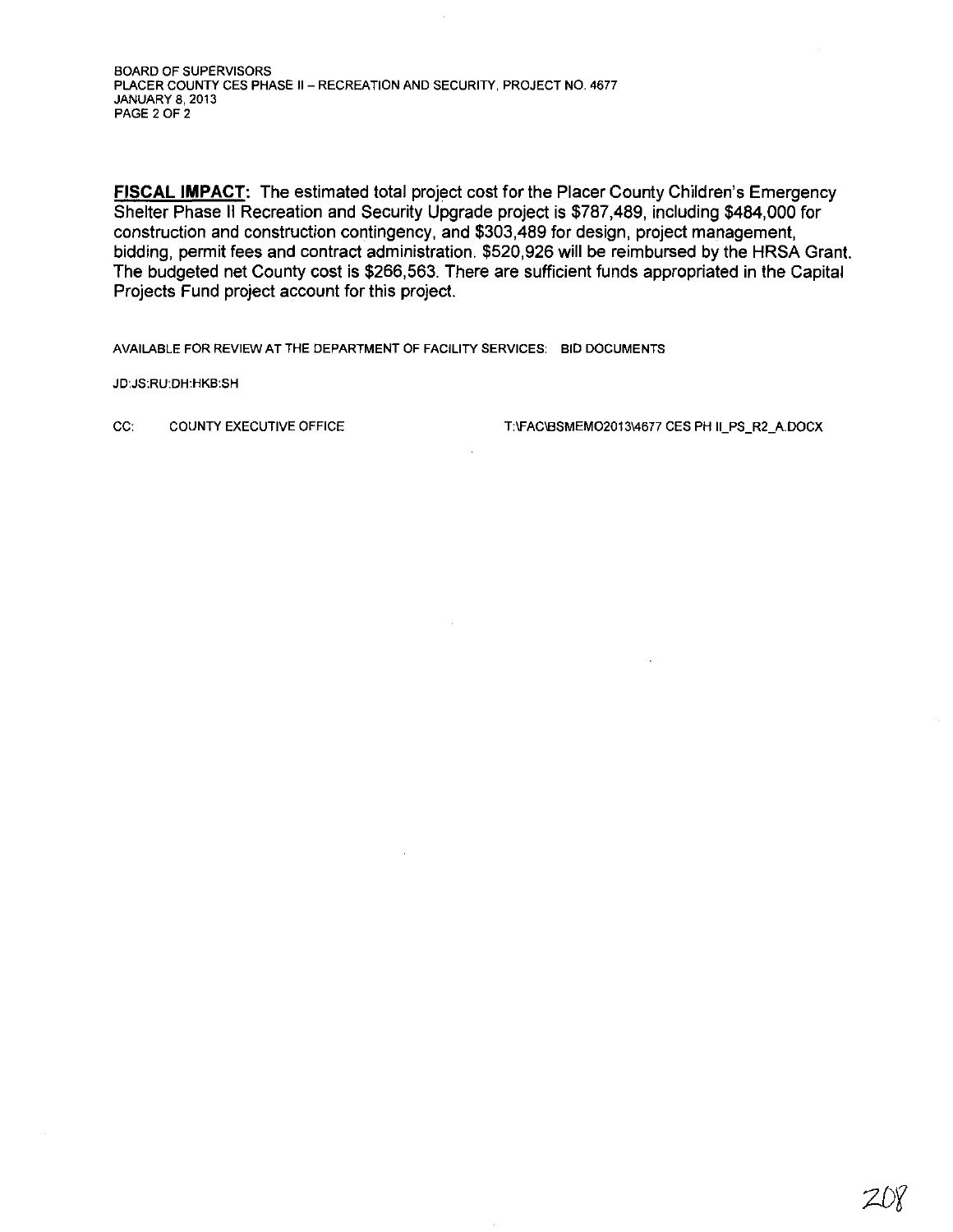## **Before the Board of Supervisors County of Placer, State of California**

| In the matter of: A RESOLUTION DELEGATING             |
|-------------------------------------------------------|
| <b>AUTHORITY TO THE DIRECTOR OF FACILITYSERVICES,</b> |
| OR HIS DESIGNEE, TO TAKE VARIOUS ACTIONS              |
| <b>ASSOCIATED WITH THE PLACER COUNT CHILDREN'S</b>    |
| EMERGENCY SHELTER PHASE II – RECREATION AND           |
| <b>SECURITY UPGRADE, PROJECT NO. 4677</b>             |

| The following <b>RESOLUTION</b> was duly passed by the Board of Supervisors of the County of |                              |
|----------------------------------------------------------------------------------------------|------------------------------|
| Placer at a regular meeting held                                                             | , 2013 by the following vote |
| on roll call: l                                                                              |                              |

Ayes:

Noes:

Absent:

Signed and approved by me after its passage.

Attest:

Chair, Board of Supervisors

Resol. \_\_\_\_ \_

Clerk of said Board

BE IT HEREBY RESOLVED by the Board of Supervisors of the County of Placer, State of California, that this Board authorizes the Director of Facility Services, or his designee, to Award the Bid and execute a contract in an amount not-to-exceed \$484,000, with the successful bidder, upon the review and approval by County Counsel and Risk Management; and delegates authority to approve any necessary change orders consistent with the County Purchasing Manual and Section 20142 of the Public Contract Code.